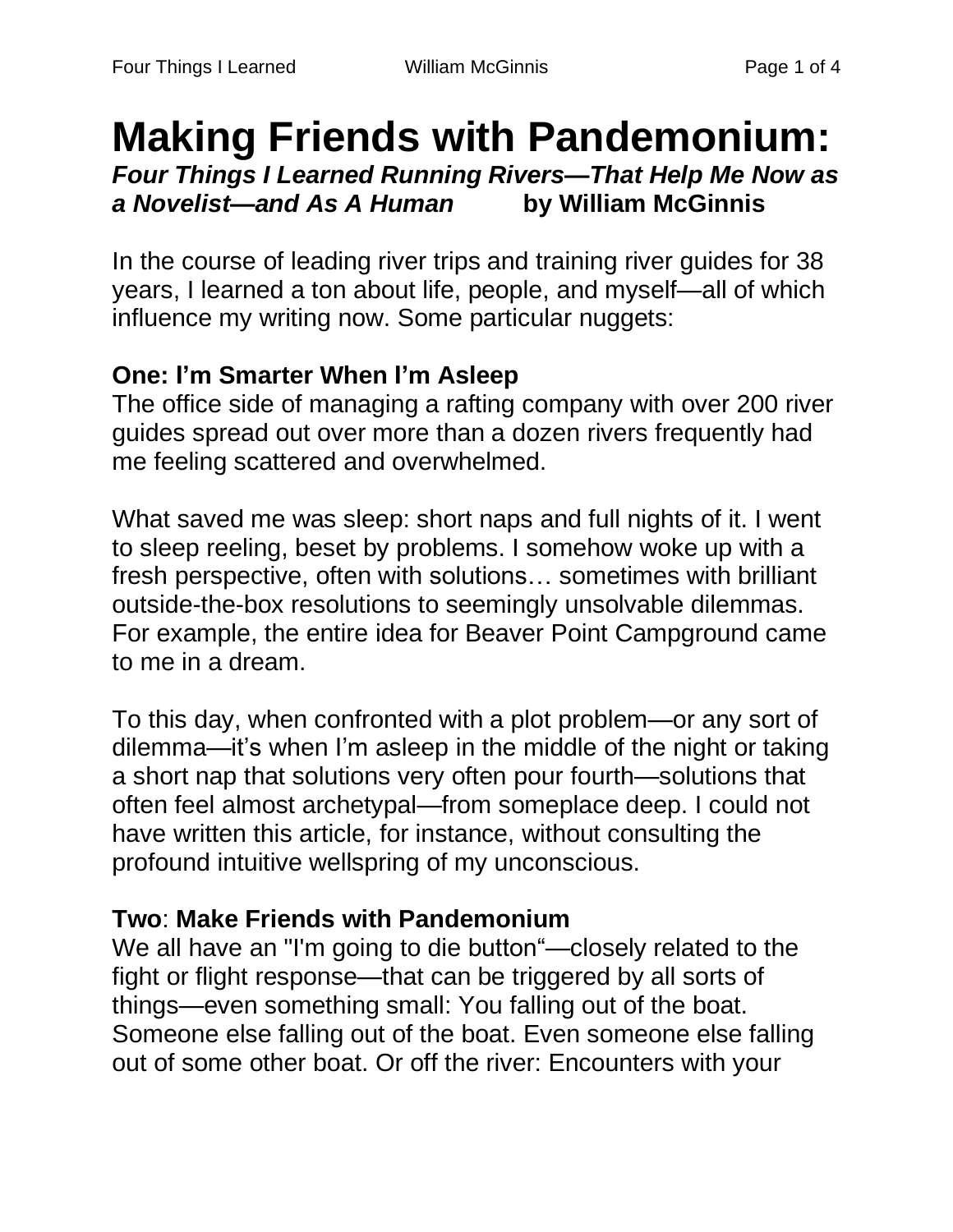boss. Pitching a big client. Tackling a difficult writing project. Etc. Etc.

Myriad times a day, throughout modern life, your heart races. You're filled with adrenaline. You gotta act, gotta cope, but what do you do? In a word, you're overwhelmed.

Making friends with pandemonium means cultivating an inner selfawareness—an awareness that tells you when you're overwhelmed, when your "I'm gonna die button" is triggered. The closer the friendship you build with the pandemonium beast, the quicker you recognize its scary visage when it appears.

When you're triggered—and you're aware that you are triggered—in rapid order you can acknowledge the overwhelm, set the feeling aside, and swiftly focus on dealing with the situation.

In a sense, this inner awareness lifts you up, allowing you to see your overwhelm as though from above. You have it. It does not have you.

From this higher perspective, you see that the overwhelm is just a small part of you. You gain access to the rest of yourself, the majority of yourself, the whole you, which is better able to cope, to take action, to find solutions.

## **Three: The Really Big Picture**

On one hand, we live in a world overflowing with natural beauty and each of us has infinite, nearly God-like potential. On the other hand, at the very same time, there is so much sadness, fear, hatred and pain in the world that it can make the beauty and the infinite potential seem empty, hollow.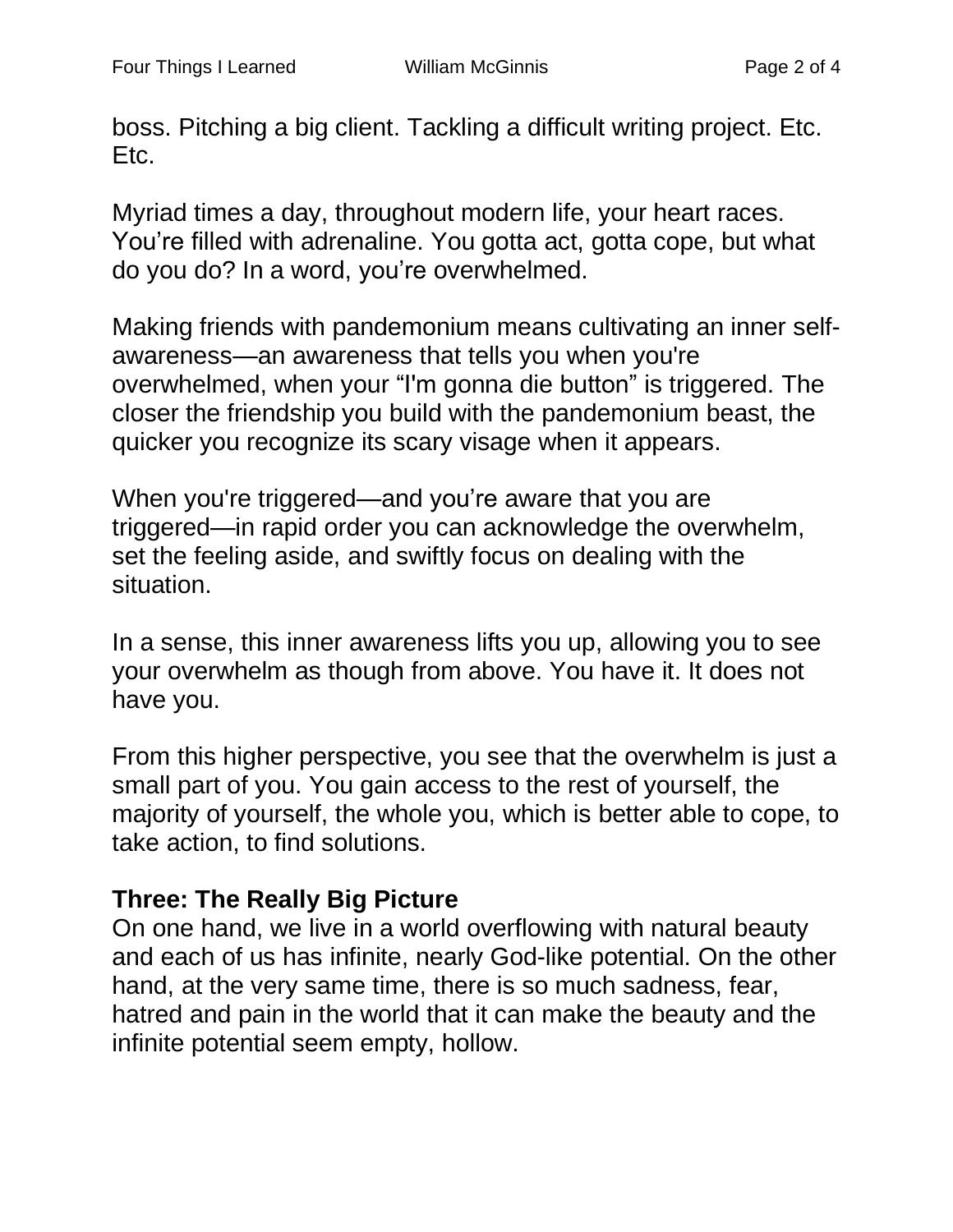This seems to be the human condition, with no easy solution. But—and this is key—an awareness of this Really Big Picture highlights and makes obvious the importance of kindness to self and others, appreciation of self and others. Which—blessedly provides a sort of solution, a way forward.

Of course, when writing fiction, it's best not to preach or beat the reader over the head with instructions on how to live. But when the three core concepts of the Really Big Picture—the beauty and potential in the world—the sadness, fear and pain—and the importance of kindness—are implicitly and seamlessly woven into the underlying fabric of a story, the result can be enriching and uplifting.

### **Four: What Is the Situation? Where Are We Going? How Do We Get There?**

In any situation, but especially in emergencies, these three questions make for peak performance: What Is the Situation? Where Are We Going? How Do We Get There?

When implicitly embedded into fiction, these three questions help create upbeat, life-is-good stories even as the main characters grapple with extreme challenges such as drug cartels, terrorism, and Communist China bringing America to its knees.

These three questions orient us toward positive solutions and away from less productive quagmires like wallowing in victimhood and assigning blame. They guide us out of and away from an "I'm going to die" state of mind. They prompt us to see what is, and open us to seeing the choices before us.

As long as we realize we have choice, we have agency, and being upbeat comes naturally. The key is to realize and be aware that we are not helpless victims of our own nature, of any "system," or of outside forces.